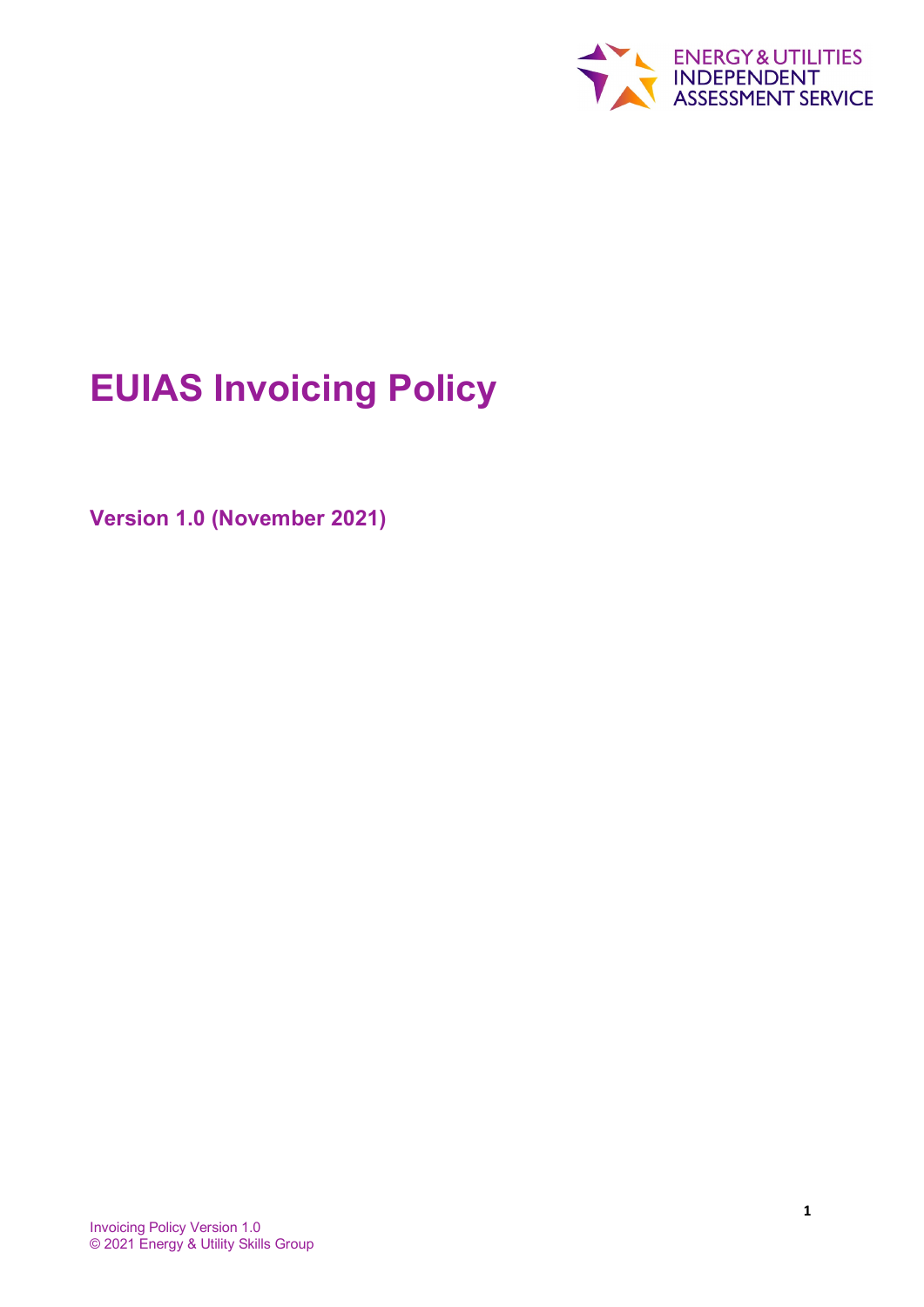

# **EUIAS Invoicing Policy Version 1.0 (November 2021)**

## **Contents**

| Purpose                    | 3 |
|----------------------------|---|
| Fees and charges           | 3 |
| Invoicing                  | 3 |
| Credit notes               | 3 |
| Payment terms              | 3 |
| Payment of invoices        | 3 |
| Retention of invoices      | 3 |
| Policy review arrangements | 3 |